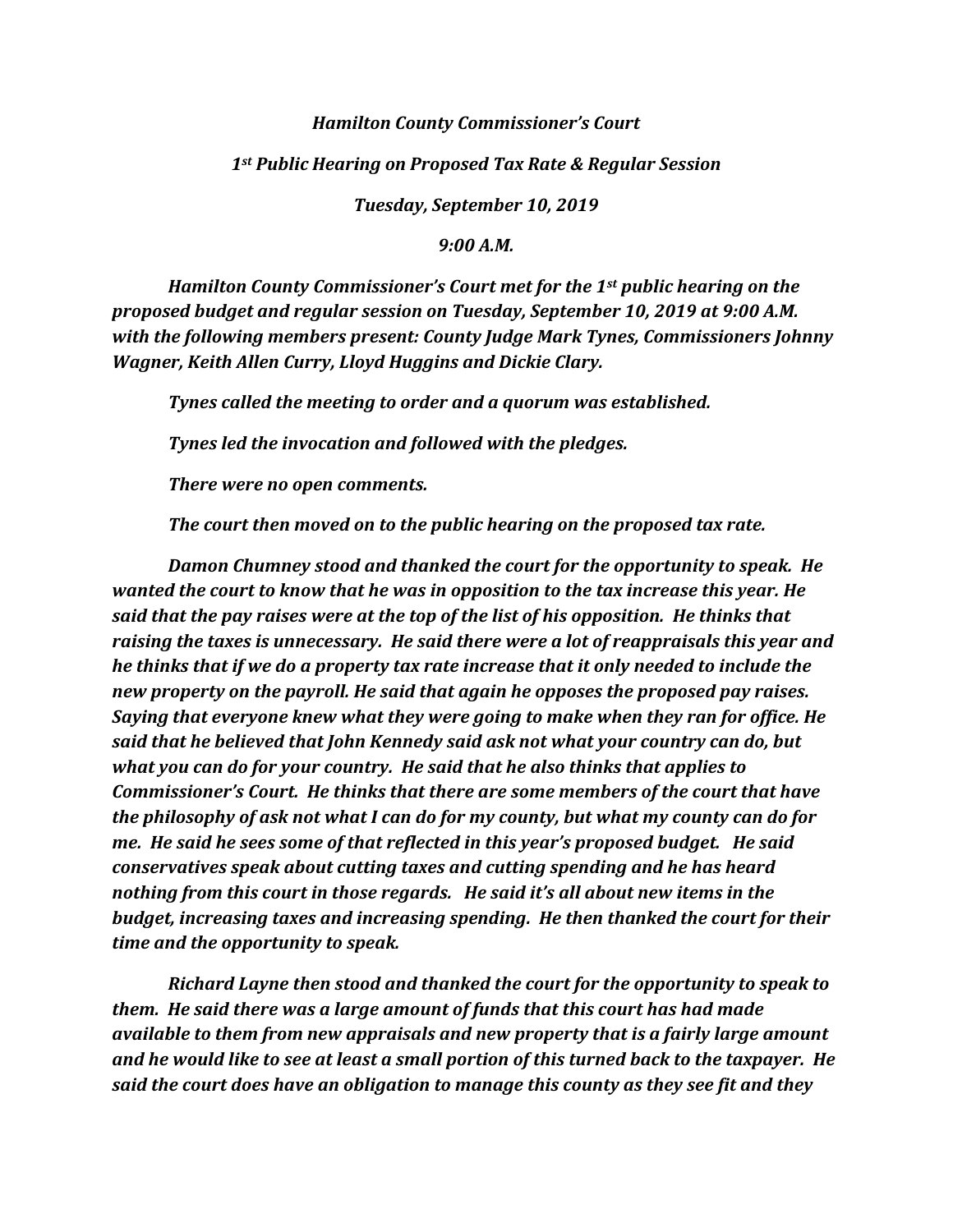*had done a good job of it. He reiterated that he would like to see at least some portion go back to the taxpayer. He thanked the court for the opportunity to speak.*

*There were no other comments on the proposed tax rate.*

*Tynes closed the hearing on the proposed tax rate at 9:10 A.M.*

*A motion was made by Huggins and seconded by Curry to approve the line item transfer submitted. The motion carried unanimously. (Recorded in Commissioner's Court Papers Book 64 Page 270)*

*A motion was made by Clary and seconded by Huggins to approve the following consent agenda:*

- *A. Minutes of the 8-27-2019 Commissioner's Court meeting – not submitted*
- *B. Minutes of the 8-30-2019 Commissioner's Court meeting – not submitted*
- *C. Approve departmental reports submitted*
- *D. Approve bills submitted \$52,620.97 and payroll \$62,261.17*
- *E. Certificates of continuing education – none submitted*
- *F. Application(s) for culvert installation – none submitted*

*The motion carried unanimously. (Recorded in Commissioner's Court Papers Book 64 Page 271)*

*Hamilton County Personnel Update:*

*There is currently a job opening at the Sheriff's Office and Hamilton County Commissioner Precinct 1 for a road hand.*

*The court acknowledged the order from the District Judge establishing a budget for the office of the County Auditor for Hamilton County and the order of reappointment with a 3% salary increase for the employees working a Juvenile Probation Officers for the 220th Judicial District Juvenile Probation Department. (Recorded in Commissioner's Court Papers Book 64 Page 311)*

*A motion was made by Huggins and seconded by Tynes to approve Huggins' proposal to "Vest" in the longevity pay program for long-service employees. The motion carried unanimously. (Recorded in Commissioner's Court Papers Book 64 Page 314)*

*The court then went into the review of the proposed budget.*

*Hamilton County Chief Deputy Sheriff Keith Madison offered a handout pertaining to the newly requested deputy position from the Sheriff's Office. County Clerk did not receive a copy. It pertained to what the position was going alleviate for*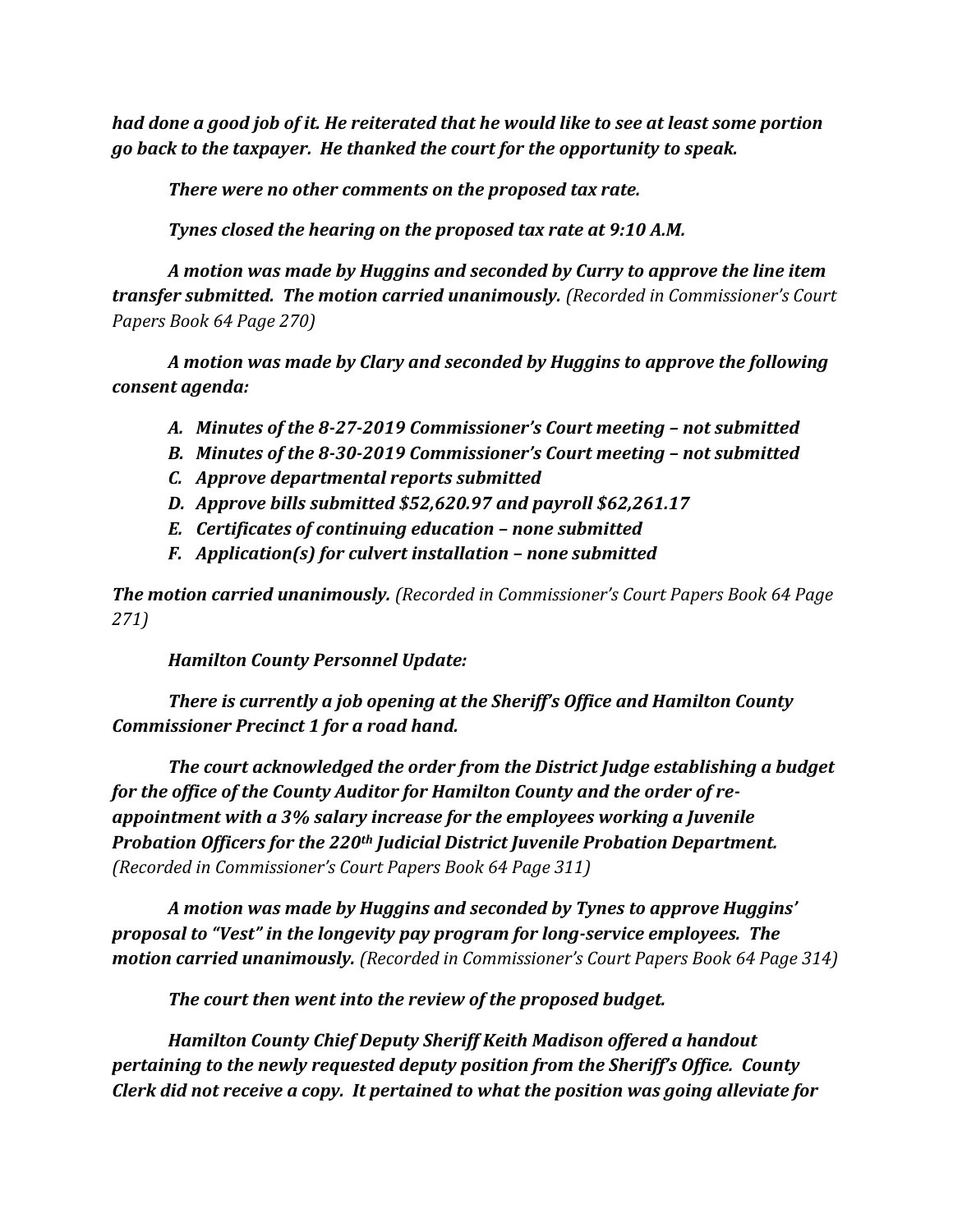*the current deputies. He said that it was administrative spot that will consist of baliffing, civil processes and helping the jail administrator with the transporting of inmates.*

*Huggins asked didn't we fund a position a year or two ago that was supposed to alleviate this situation?*

*Madison replied that he did not know because he wasn't hear at the time.*

*Hamilton County Sheriff Justin Caraway said that yes you did, but as time goes on our responsibilities have increased. He said on some court days it requires the attention of three deputies. He also wants to ensure the safety of the community as well and that can't be done when we have only three deputies on duty. He said it will also eliminate the creation of comp time that has been a problem in the past.*

*Huggins asked Caraway if he anticipated an easing of that burden with the new deputy that just graduated the police academy?*

*Caraway said not if you want 24-hour coverage.*

*Clary asked if the court does not approve of this position will that create some kind of catastrophic impact on your department for the next year, or is it just going to not be as good as it could be if you had it?*

*Caraway replied that it will make it rough on us.*

*Madison said that the position would make it easier for everybody. In the long run everybody is going to benefit from it.*

*Tynes thanked Caraway and Madison for coming to speak to the court on this subject.*

*The court then spoke about the reserves and keeping it at a healthy level, raising taxes, possibility of purchasing new software for the county, setting money aside for the facilities, wage increases for elected officials, unemployment compensation, workers compensation, general repairs and maintenance on the courthouse, the annex elevator, the preservation of the courthouse windows and the communications department. No decisions were made at this time.*

*Tynes adjourned the court at 10:34 A.M.*

*County Judge*

*\_\_\_\_\_\_\_\_\_\_\_\_\_\_\_\_\_\_\_\_\_\_\_\_\_\_\_\_\_\_\_\_\_\_\_\_\_\_\_\_\_\_\_\_\_\_\_\_\_\_\_\_\_\_\_\_\_\_\_*